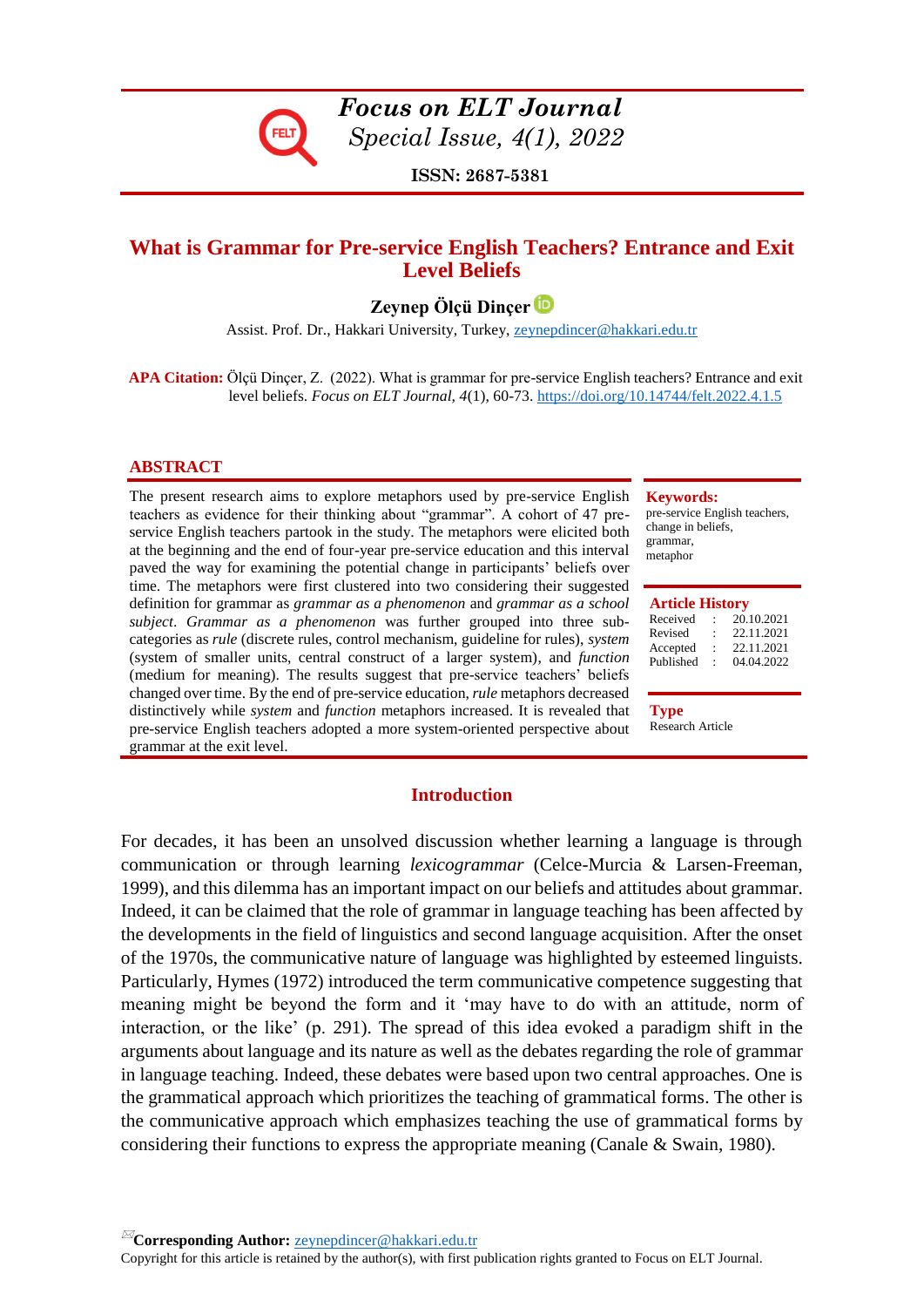The aforementioned developments stimulated the birth of a widely acknowledged language teaching method named Communicative Language Teaching (CLT) in the 1980s. The motto of 'language learning is for communication' gained momentum. Existing theories and practices started to be criticized because language learners in classical grammar-based classrooms were simply not able to use the target language communicatively. In addition, the gradual spread and power of the English language as a common medium of communication around the world led to a natural need for developing communicative skills. This new trend triggered the spread of the communicative language teaching approach in educational policy documents in Europe (Council of Europe, 2001), in the Asia-Pacific region (Nunan, 2003), and many other countries around the globe including Turkey (eg. MONE, 2018). On the other side, the reign of grammar in traditional teaching contexts was claimed to be a strong factor that prevent learners to develop communication skills. Within the light of these discussions, grammar became a stigmatized phenomenon.

Despite of the voices against grammar-based teaching, language instruction in many classrooms has still been grammar-oriented. In addition, many English language teachers have prior language learning experiences in such contexts. All in all, the ambivalence towards the place of grammar in language teaching paves the way for teachers' inconsistent beliefs about grammar and grammar teaching as shown in various studies (eg., Andrews, 2003; Basturkmen, 2012; Borg, 2018; Farrell & Lim, 2005; Nishimuro & Borg, 2013; Underwood, 2012, 2017; Watson, 2015).

### Grammar in a nutshell

The definition of grammar as a phenomenon is a complex task to achieve. In reputable dictionaries, it is simply defined as "the rules in a language" (Oxford Online Dictionary) or a "system of rules" (Marriam Webster Online Dictionary). According to Fromkin and Rodman (1998), it refers to "the sounds and sound patterns, the basic units of meaning, such as words, and the rules to combine them to form new sentences constitute the grammar of language" (p. 14). To put it in a nutshell, grammar has different manifestations in the relevant sources such as rules, a system of rules, and meaning-making structures.

Originally, the evolution of this phenomenon is interwoven with linguistic theories, dating back to the Traditional Grammar of old times. Until the emergence of Saussure's Structural Linguistics in the second half of the  $19<sup>th</sup>$  century, grammar was mainly defined as the morphological and syntactic features represented in isolated sentences. This approach, which is also named Traditional Grammar, had a kind of prescriptive nature, and grammar was regarded as a set of rules that prescribes the desired language use. Together with the rise of structural linguistics, language started to be considered as a structured system that organizes arbitrary signs into meaningful units. Accordingly, the definition of grammar also changed into a kind of system. Later on, Chomsky's oft-cited theory of universal grammar turned this system into a cognitive entity inherent in all humans as a part of their natural resources. After the 1990ies, with the influence of functional grammar scholars started to envision "grammar as a meaning-making resource and to describe grammatical categories by reference to what they mean" (Halliday & Matthiessen, 2004, p.10). In other words,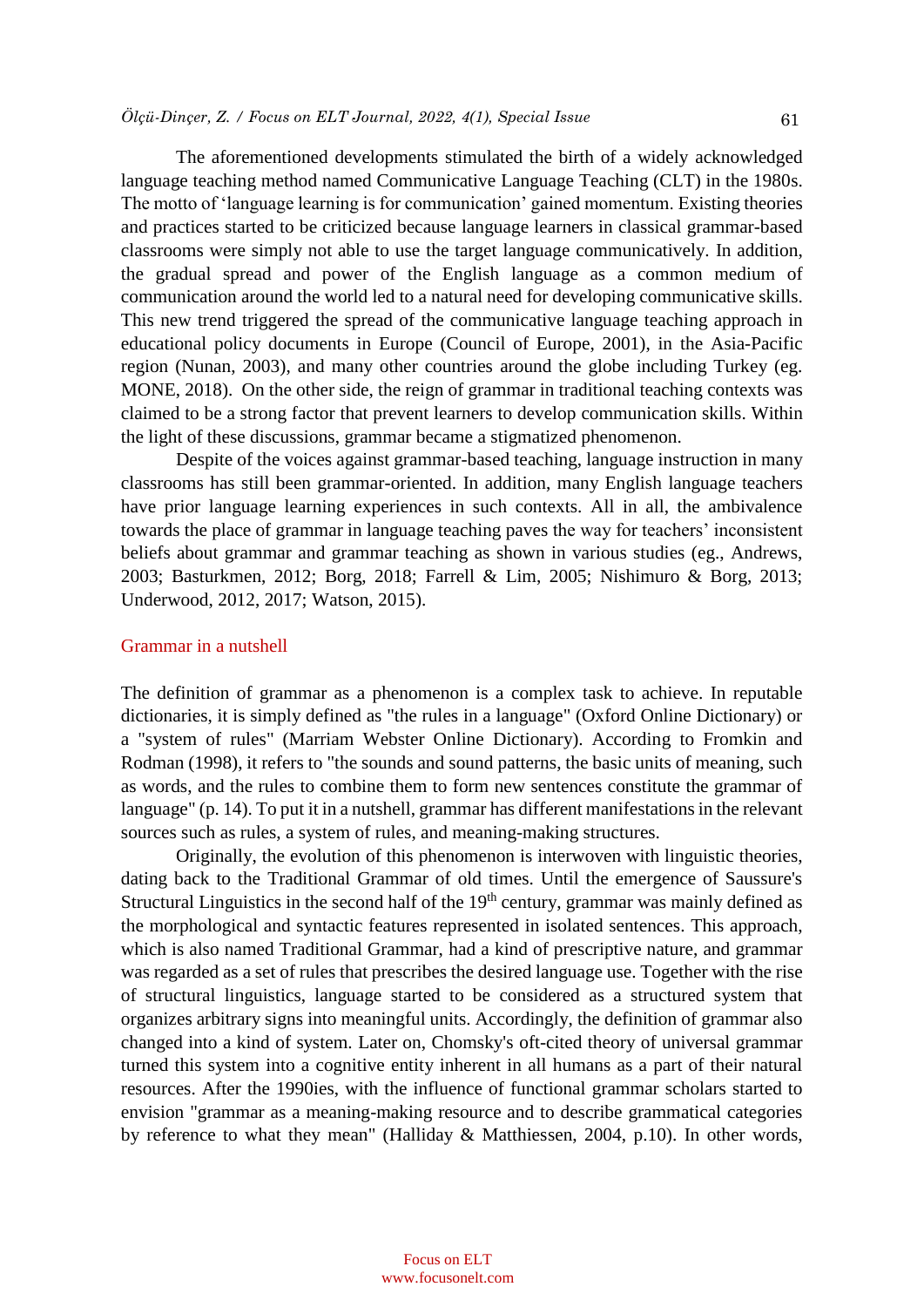grammar is not a "formal network but a communicative device" (Batstone, 1994, p.11) as well. For example, one can express the social distance between him/her and the interlocutor by preferring "Could you….?" cluster rather than "Can you…?" in his/her request (Batstone, 1994, p.17). In other words, the speaker's choice between the two modal verbs constructs the meaning conveyed through the utterance. Therefore, it could be claimed that the evolution of grammar started as discrete rules, then it turned into a system of rules. In its final stage, it reached out a functional nature. It could be claimed that the dictionary definitions provided above and the linguistics definitions developed in history are in perfect compliance. They both suggest three major features of grammar as a phenomenon which are being comprised of rules, constructing a system, and having a function.

### English teachers' beliefs

Borg (2003), conducting a comprehensive review study on teachers' belief systems, claimed that teacher cognition, which refers to what teachers 'know, believe and think' (p. 81), is related to the issues of schooling, professional coursework, classroom practices including practice teaching and contextual factors. Excluding the latter, the contextual factors which are about the concerns related to the teaching environment, other three issues can also be relevant for pre-service teachers' belief systems. Schooling, for example, refers to teachers' experiences as learners and pre-service teachers come to teacher education programs with preoccupied belief systems rooted in their learner backgrounds (Richardson, 1996) through the apprenticeship of observation (Borg, 2004; Lortie, 1975). These early beliefs affect how they consider teaching and learning practices (Grossman, 1991) and have the potential to shape teacher candidates 'dominant model of action' (Johnson, 1994; p.450) during their pre-service education. Regarding pre-service English teachers' learner experiences concerning grammar, it can be stated that they were involved in grammar-oriented classroom practices because grammar instruction is still dominating language teaching and learning in Turkey (Hoş & Kekeç, 2014; TEPAV, 2013) as it is the case in many other countries (eg., Assahali, 2013; Farrell, 1999; Underwood, 2012). In addition, they must get a required grade from a reading and grammar-oriented university entrance exam to be able to apply for English teacher education programs. As a result, it is plausible that the majority of teacher candidates come to these programs as learners of grammar-oriented classrooms having observed many hours of lessons prioritizing grammar and vocabulary over other language components. Moodie (2016), expends Lortie's (1975) concept of apprenticeship of observation and claims that teachers sometimes learn from past experiences "what not to do as language teachers" (p.29). Therefore, it can be suggested that these observations might motivate the emergence of both positive and negative beliefs about grammar. Either apprenticeship or anti-apprenticeship of observation, it is tenable to argue that pre-service teachers enter English teacher education programs with a set of preoccupied beliefs about grammar and grammar teaching.

The second issue mentioned by Borg (2003), professional coursework, refers to the theoretical and practical courses studied during pre-service education. It is claimed that such coursework 'may affect existing cognitions' (Borg, 2003, p. 82). It should be kept in mind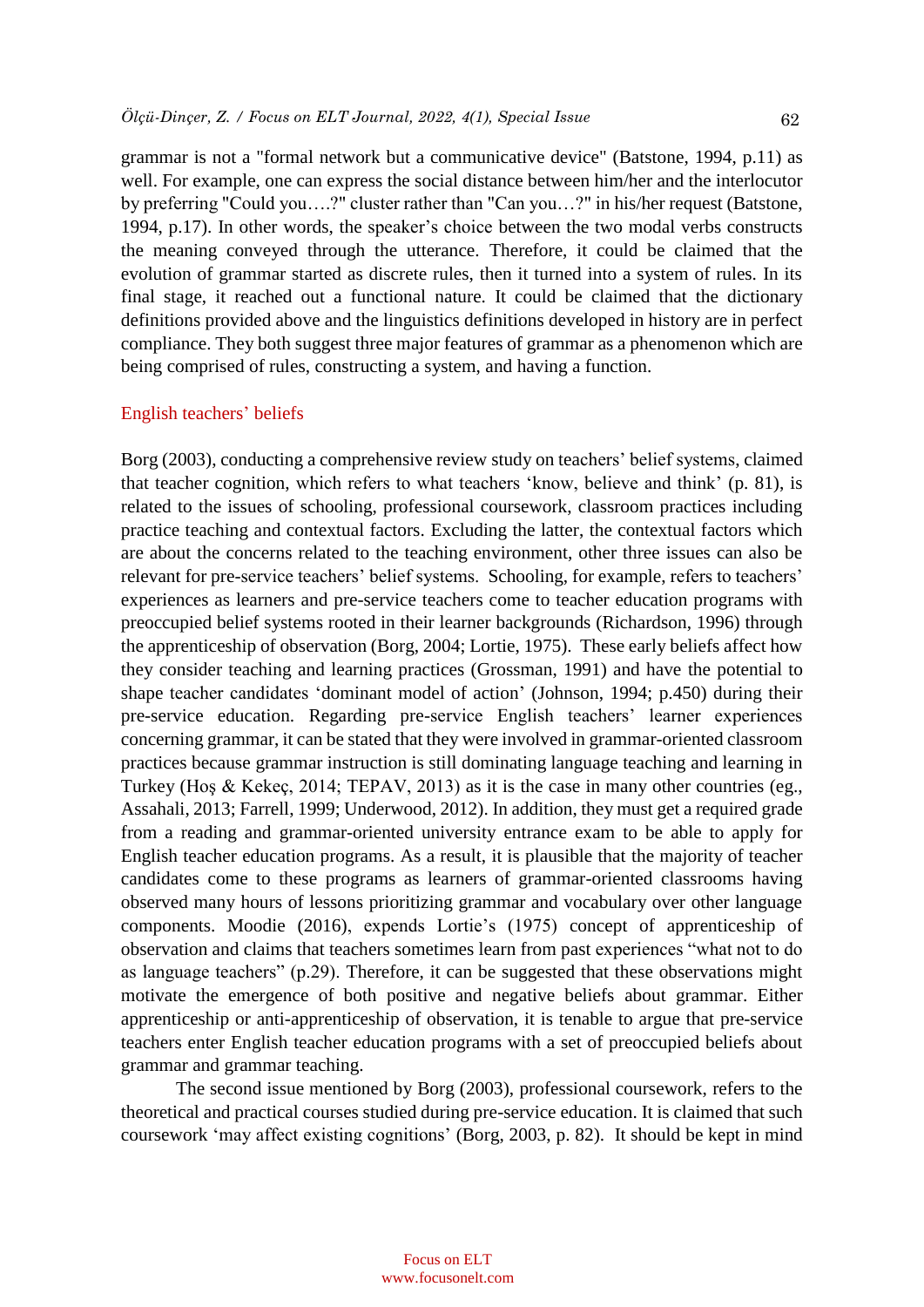that there can be a "mismatch between what students have learned in the past and what they are presented in the teacher education program" (Farrell, 1999, p. 1). Yuan and Lee (2014) claimed that pre-service English teachers' beliefs about grammar could be affected by such an inconsistency between their grammar-oriented learner experiences and teacher training courses that prioritize communicative language teaching methods.

According to Borg (2003) classroom practices including practice teaching is another factor that has an impact on pre-service teachers' beliefs about teaching grammar. As revealed in a study by Farrell (1999), for example, reflective practice can evoke pre-service teachers' awareness of the effects of their past experiences on their beliefs about grammar teaching.

Although many research studies have been conducted regarding in-service or preservice teachers' beliefs about grammar, their mainly hold an instructional perspective. In particular, tese studies are concerned about pre-service teachers' beliefs about grammar teaching (e.g., Andrews, 2003; Değirmenci-Uysal & Yavuz, 2015; Dikici, 2012; Graus & Coppen, 2016; Kaçar & Zengin, 2013; Murniati & Riyandari, 2016), in-service teachers' beliefs about teaching grammar (e.g., Sato & Oyanedel, 2019; Toprak, 2019), the relationship between pre-service teachers' beliefs and practices (e.g., Johnson, 1994), the relationship between in-service teachers' beliefs and practices ( Farrell & Lim, 2005; Phipps & Borg, 2009; Uysal & Bardakçı, 2014; Watson, 2015). To the best of the researcher's knowledge, there is no study conducted to shed light on pre-service teachers' beliefs about grammar as a phenomenon itself. Therefore, the present study aimed to answer the following overarching questions:

- 1. What are pre-service English teachers' metaphors for "grammar"?
- 2. Do the participants' metaphors at the entrance and exit level show differences?

#### **Methodology**

Against the backdrop of the pertinent literature imbued with the findings suggesting that language teachers' beliefs play an important role in understanding teachers' pedagogical decisions, it is still a challenge to get a concrete definition of such a subtle and deep-seated personal trait. Researchers employed various methods to unearth this phenomenon, one of which is metaphor elicitation (Erkmen, 2012). After the seminal work of Lakoff and Johnson (1980), metaphors gained a down-to-earth definition which challenged the perception that metaphors are figurative devices peculiar to literary works. Moreover, metaphors used in colloquial language are claimed to reflect and shape our perceptions and "conceptual systems" (Lakoff & Johnson, 1980). In as much as metaphors are used to understand abstract things (Yob, 2003), in educational studies, as suggested by Saban (2006), one of the functions of metaphors is being defined as a 'research tool'. Thereby, metaphors have been heavily used by researchers to understand the complex nature of teachers' belief systems (eg. Seferoğlu et al., 2009). Considering these, the motivation for using metaphors in the present study as a gate through pre-service English teachers' beliefs about grammar is twofold. First, metaphors were quite suitable for investigating tacit beliefs as they provide deeper insights into pre-service teachers' perspectives. Second, it was entirely practical to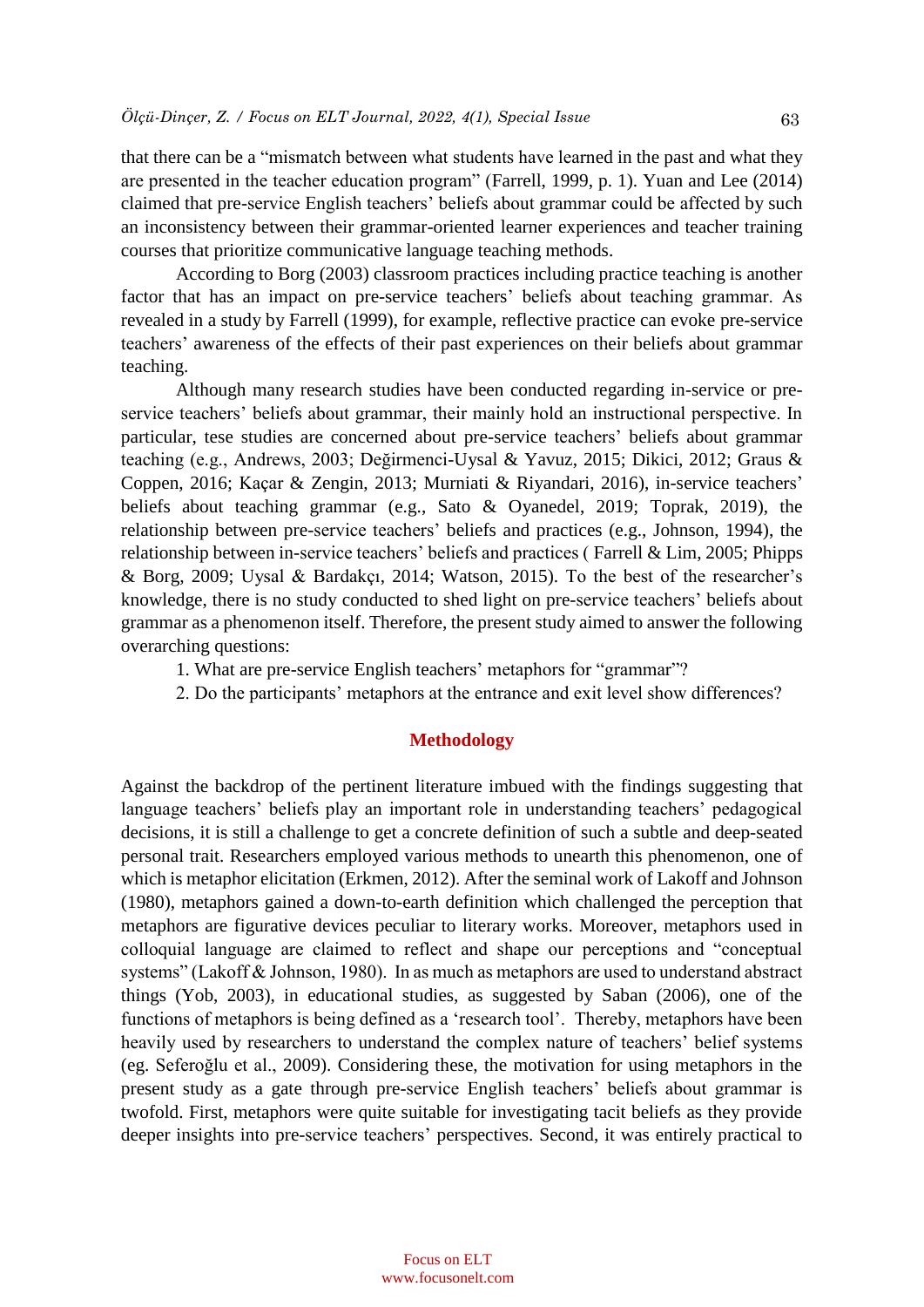collect data through elicited metaphors at the onset and end of pre-service teacher education and to have comparable data sets.

## Sample

A cohort of 47 pre-service teachers enrolled in an English Teacher Education Department in Turkey took part in the study. Female participants  $(N=43)$  were outnumbering the males  $(N=4)$ , which is parallel with the overall gender distribution in the department. During these four years, participants took several pedagogical courses and courses to develop their subject knowledge about the English language and culture. In the final two semesters, they went to schools for school experience and practicum.

## Data collection

Participants responded to an open-ended questionnaire asking "If you are to use a metaphor for "grammar", which metaphor would you use for it? Explain by giving reasons". In this longitudinal study, the same questionnaire was given to the same participants twice. Participants were asked to write their names on the questionnaire. At the entrance level, preservice English teachers responded to the questionnaire in the first month of their education. After completing four years in the department, they answered the same questionnaire right before they graduated from the program. The participants were first informed about the research and they took part in the study voluntarily. In the first phase, 47 participants answered the questionnaire. Since some of the participants transferred to other universities and some could not finish the program in four years, only 45 of these participants answered the questionnaire in the second phase. In the end, a total of 92 metaphors were compiled in the study.

## Analysis

The data were analyzed and categorized by two different judges who are doing research on language teacher education. First, they categorized the metaphors on their own. Then, intercoder reliability between these two researchers was calculated by using the formula suggested by Miles and Huberman (1994) and found as  $r = .88$ . The steps for the thematic analysis of elicited metaphors are as follows:

- Reading all the metaphors and negotiating for potential themes
- Discussing on the emerging themes and establishing a set of thematic codes
- Sorting the metaphors under the thematic codes (each judge worked on the data individually)
- Calculating inter-coder reliability
- Identifying the divergent categorizations between the judges and negotiating to reach a consensus.

The categorization is made through a rigorous examination of the explanations suggested for each metaphor. Accordingly, the same metaphor could be put under different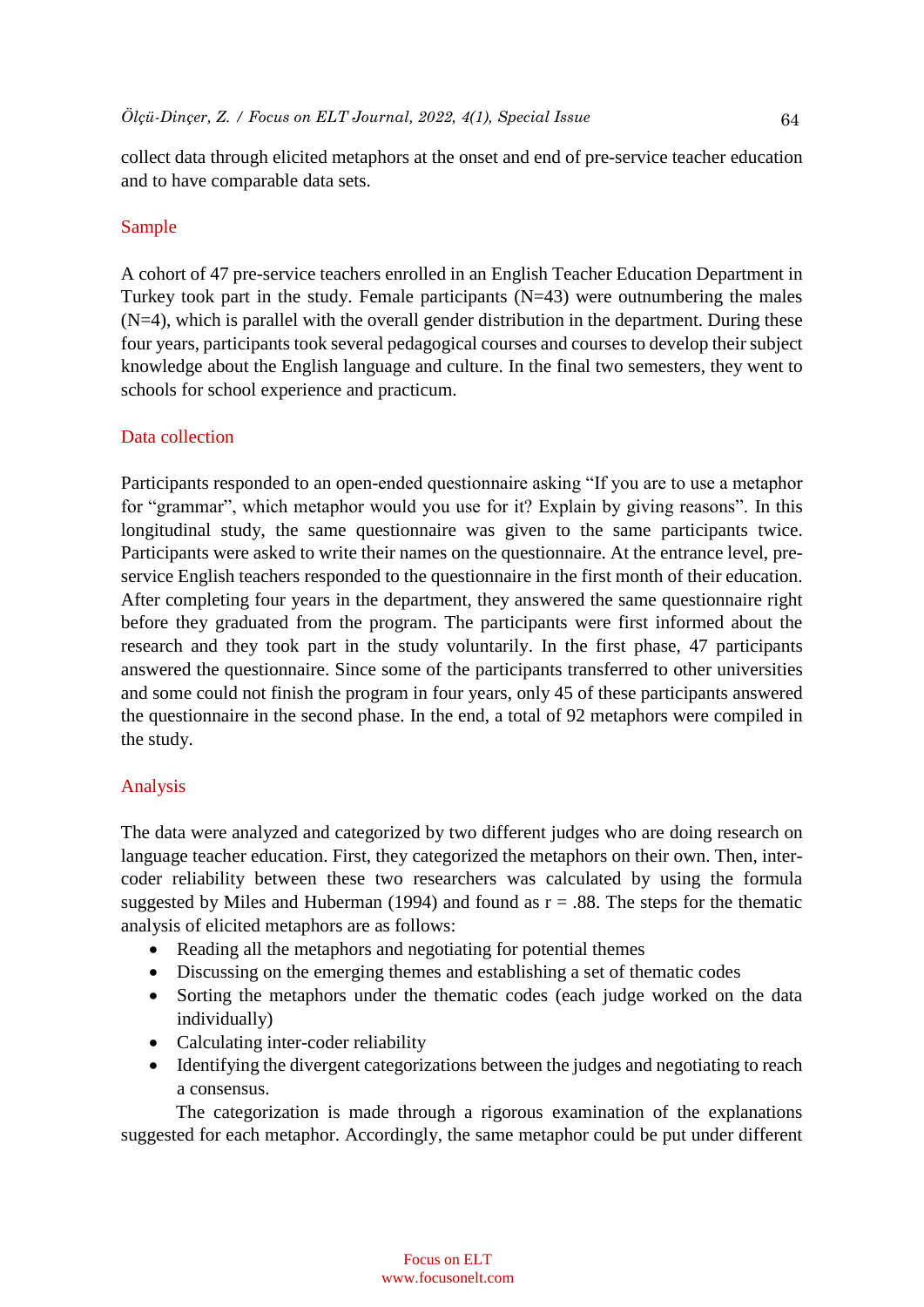categories based upon the participants' explanations. For example, when grammar is likened to a brain as the main controller of the body, this metaphor is listed under the category of control mechanism. When grammar is likened to the brain as the most important part of the body, this time it is put under the category of the central construct of a larger system. Metaphor skeleton is grouped under the category of medium for meaning when it is defined as a vehicle carrying the body and giving it a shape; on the other hand, the same metaphor is listed under the category of the central construct of a larger system when it is defined as the most important part of the human body. In Appendix, examples for metaphors and associated keywords are presented.

#### **Results**

Firstly, metaphors were clustered into two broad definitional categories as *grammar as a phenomenon* and *grammar as a subject*. Metaphors in the first category are describing the nature of grammar and the second type of metaphors define the term within a pedagogical frame. The number of metaphors in *grammar as a phenomenon* is considerably high and of great variety. Therefore, they are put into three sub-categories as grammar is *rule*, grammar is *system* and grammar is *function*. Later on, the first two of these are put into further subcategories. Accordingly, grammar is *rule* consists of three subtitles as *discrete rules* which take grammar as isolated rules, *control mechanism* which defines grammar as a set of rules for controlling language and *guideline for rules* which defines grammar as a set of guidelines that shows how to follow the rules. Grammar as a *system* has two subcategories as a *system of smaller units* that defines grammar as harmonious units or a complex system and the *central construct of a larger system* that considers grammar as the most important part of the language, the larger unit. Figure 1 demonstrates the categories of metaphors:



*Figure 1.* Categories of Metaphors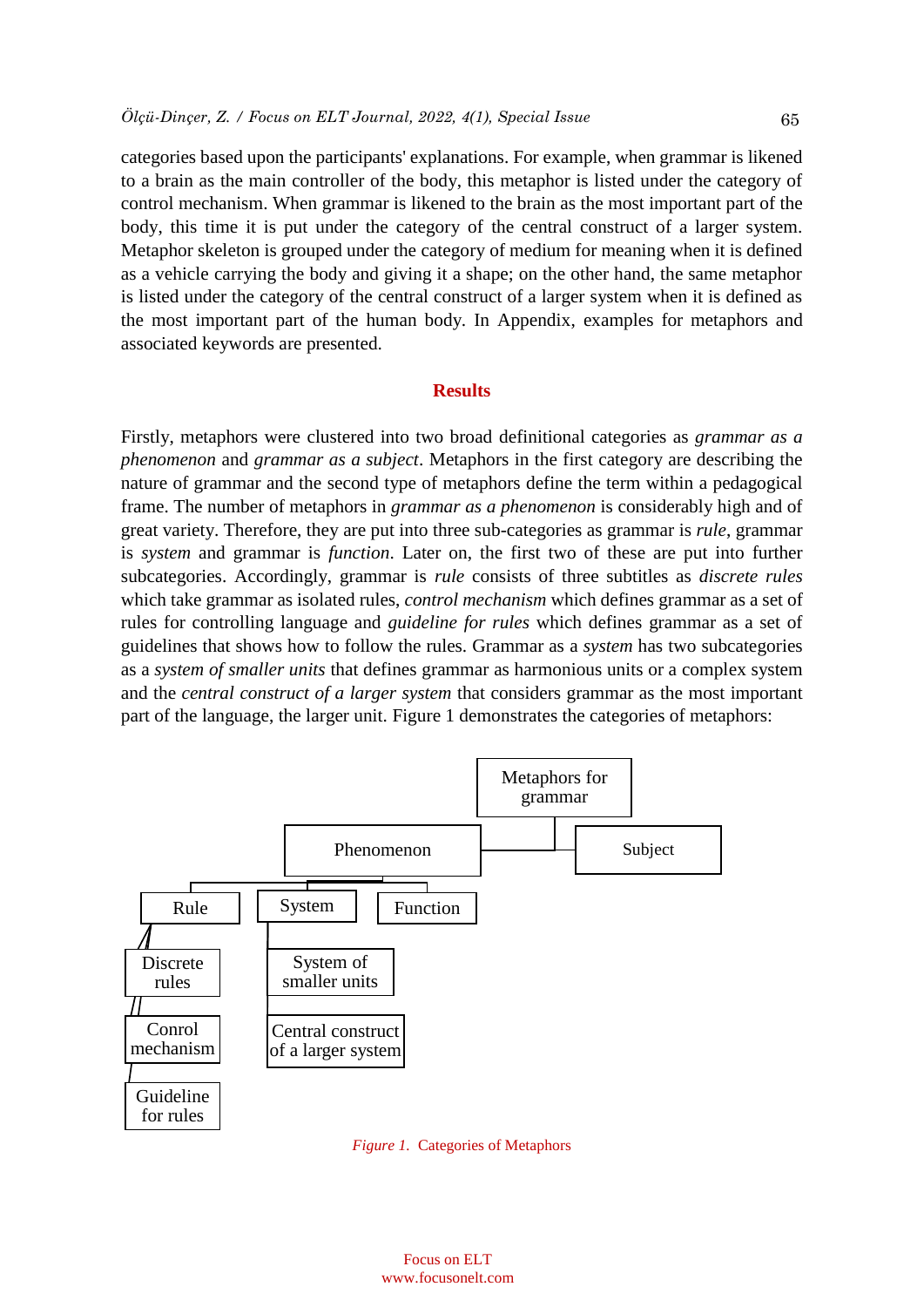#### Grammar metaphors at the entrance level

As illustrated in Table 1, the majority of the metaphors elicited in the entrance level are listed under *grammar as a phenomenon* (f=45), and only 2 metaphors are listed under *grammar as a subject*. A cohort of 18 metaphors is suggested for *grammar as rule*. Specifically, 5 metaphors for *discrete rules* (i.e., traffic rules (f=2), driving rules, home life, medicine), 8 metaphors for *control mechanism* (i.e., brain (f=3), coach, policeman), and 5 metaphors for a *guideline for rules* (i.e., guide, road map, building project, recipe (f=2)) are identified. It is found out that the majority of the metaphors in this phase are under the category of *grammar as a system* (f=20). Within this category, most of the participants define grammar as the *central construct of a larger system* (f=14) (i.e., basis of a house (f=2), engine (f=2), heart (f=2), skeleton (f=2), door of house, salt, columns of building, essential piece of puzzle, family in society, brain). In addition, 6 participants described grammar as a *system of smaller units* (i.e., cell (f=2), puzzle, family, airplane, complex system of smaller parts). Finally, 7 metaphors (i.e., central electric unit, legs, steps carrying to the top, skeleton (f=2), roof, rhythm) are listed under grammar is *function*, in other words, medium for meaning. The two metaphors put in the category of *grammar as a subject* are a long road and love.

|  |  | Table 1. Metaphors used at the entrance level |  |
|--|--|-----------------------------------------------|--|
|  |  |                                               |  |

|                        | Rule metaphors        | Discrete rules $(f = 5)$                                                                                                                                                                    |  |  |  |
|------------------------|-----------------------|---------------------------------------------------------------------------------------------------------------------------------------------------------------------------------------------|--|--|--|
|                        | $(f = 18)$            | (Traffic rules ( $f = 2^*$ ); Driving rules; Homelife; Medicine)                                                                                                                            |  |  |  |
|                        |                       | Control mechanism $(f = 8)$                                                                                                                                                                 |  |  |  |
|                        |                       | $(Brain(f = 6); Coach; Policeman)$                                                                                                                                                          |  |  |  |
|                        |                       | Guideline for rules $(f = 5)$                                                                                                                                                               |  |  |  |
|                        |                       | (Guide; Road map; Building project; Recipe $(f = 2)$ )                                                                                                                                      |  |  |  |
|                        | System metaphors      | System of smaller units $(f = 6)$                                                                                                                                                           |  |  |  |
| Defining<br>Grammar as | $(f = 20)$            | (Cell $(f = 2)$ ; Puzzle; Family; Aeroplane; Complex system<br><i>of smaller parts</i> )                                                                                                    |  |  |  |
| Phenomenon             |                       | The central construct of a larger system $(f = 14)$                                                                                                                                         |  |  |  |
| $(f = 45)$             |                       | (Basis of a house (f = 2); Engine (f = 2); Heart (f = 2);<br>Skeleton ( $f = 2$ ); Door of house; Salt; Columns of building;<br><i>Essential piece of puzzle; Family in society; Brain)</i> |  |  |  |
|                        | Function<br>metaphors | (Central electric unit; Legs; Steps; Skeleton $(f = 2)$ ; Roof;<br>Rhythm)                                                                                                                  |  |  |  |
|                        | $(f = 7)$             |                                                                                                                                                                                             |  |  |  |
| Defining               |                       | (Long road; Love)                                                                                                                                                                           |  |  |  |
| Grammar as<br>Subject  |                       |                                                                                                                                                                                             |  |  |  |
| $(f = 2)$              |                       |                                                                                                                                                                                             |  |  |  |
| Total: 47 Metaphors    |                       |                                                                                                                                                                                             |  |  |  |

\*When the metaphors are used more than once the frequency of emergence is provided.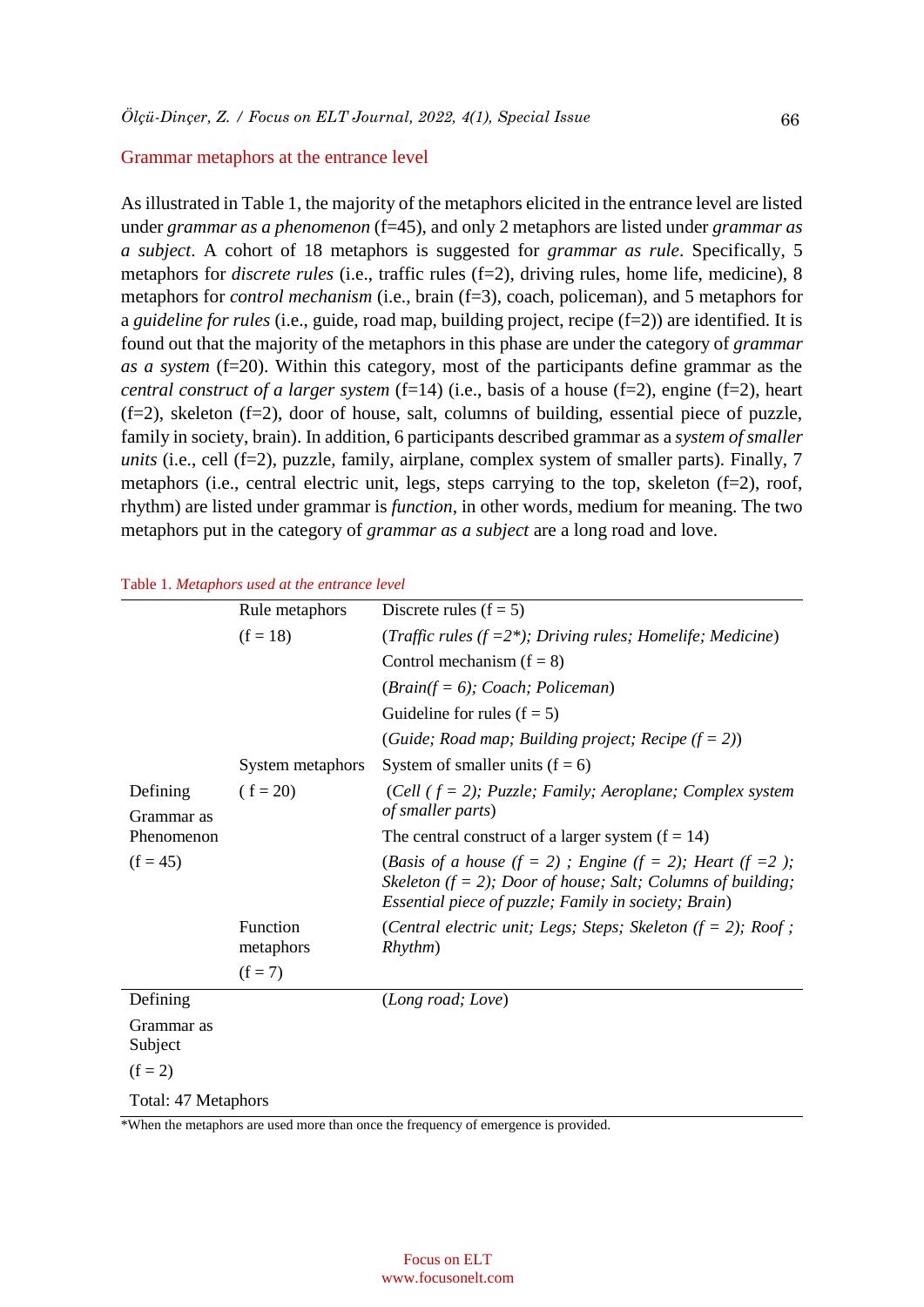#### Grammar metaphors at the exit level

Nearly all of the metaphors, as illustrated in Table 2, are under the category of grammar as a phenomenon ( $f=44$ ), and only one metaphor is used for grammar as a subject. A total of 5 metaphors are used for grammar as rule. Specifically, 2 metaphors are listed under discrete rules (i.e., driving, rules), 2 metaphors are listed under control mechanism (i.e., brain, king) and 1 metaphor is put under guideline for rules (i.e., recipe). The number of metaphors that define grammar as a system in the exit level is 29. A cohort of 6 metaphors is used for a system of smaller units (i.e., brick, orange, sea (f=2), back of the mountain, spider web). Metaphors listed under the central construct of a larger system are 23 in total (i.e., cement, milestone (f=2), heart, the key to VIP, kitchen, salt (f=2), backbone (f=2), root, stem (f=2), skeleton (f=3), water (f=2), atom, basis of a house (f=2), wheat, pasta of cake). Finally, 10 metaphors (i.e., stairs, skeleton, chocolate, eyeglasses, poem, ship, candle, baking powder, mother, sand) are employed for grammar is function. Only one metaphor, i.e., shark, is put under grammar as a subject.

|                                        | Rule metaphors                      | Discrete rules $(f = 2)$                                                                                                                                                                                     |  |  |
|----------------------------------------|-------------------------------------|--------------------------------------------------------------------------------------------------------------------------------------------------------------------------------------------------------------|--|--|
|                                        | $(f = 5)$                           | (Driving; Rules)                                                                                                                                                                                             |  |  |
|                                        |                                     | Control mechanism $(f = 2)$                                                                                                                                                                                  |  |  |
|                                        |                                     | (Brain; King)                                                                                                                                                                                                |  |  |
|                                        |                                     | Guideline for rules $(f = 1)$                                                                                                                                                                                |  |  |
|                                        |                                     | (Recipe)                                                                                                                                                                                                     |  |  |
| Defining                               | System<br>metaphors<br>$(f = 29)$   | System of smaller units $(f = 6)$                                                                                                                                                                            |  |  |
| Grammar as<br>Phenomenon<br>$(f = 44)$ |                                     | (Brick; Orange; Sea (f= $2^*$ ); Back of the mountain; Spider<br>web)                                                                                                                                        |  |  |
|                                        |                                     | The central construct of a larger system $(f = 23)$                                                                                                                                                          |  |  |
|                                        |                                     | (Cement; Milestone $(f=2)$ ; Heart; Key to VIP; Kitchen;<br>Salt $(f=2)$ ; Backbone $(f=2)$ ; Root; Stem $(f=2)$ ; Skeleton<br>$f=(3)$ ; Water (f=2); Atom; Basis of a house (f=2); Wheat;<br>Pasta of cake) |  |  |
|                                        | Function<br>metaphors<br>$(f = 10)$ | (Stairs; Skeleton; Chocolate; Eyeglasses; Poem; Ship;<br>Candle; Baking powder; Mother; Sand)                                                                                                                |  |  |
| Defining                               |                                     | (Shark)                                                                                                                                                                                                      |  |  |
| Grammar as<br>Subject                  |                                     |                                                                                                                                                                                                              |  |  |
| $(f = 1)$                              |                                     |                                                                                                                                                                                                              |  |  |
| Total: 45 Metaphors                    |                                     |                                                                                                                                                                                                              |  |  |

Table 2. *Metaphors elicited at the exit level* 

\*When the metaphors are used more than once the frequency of emergence is provided.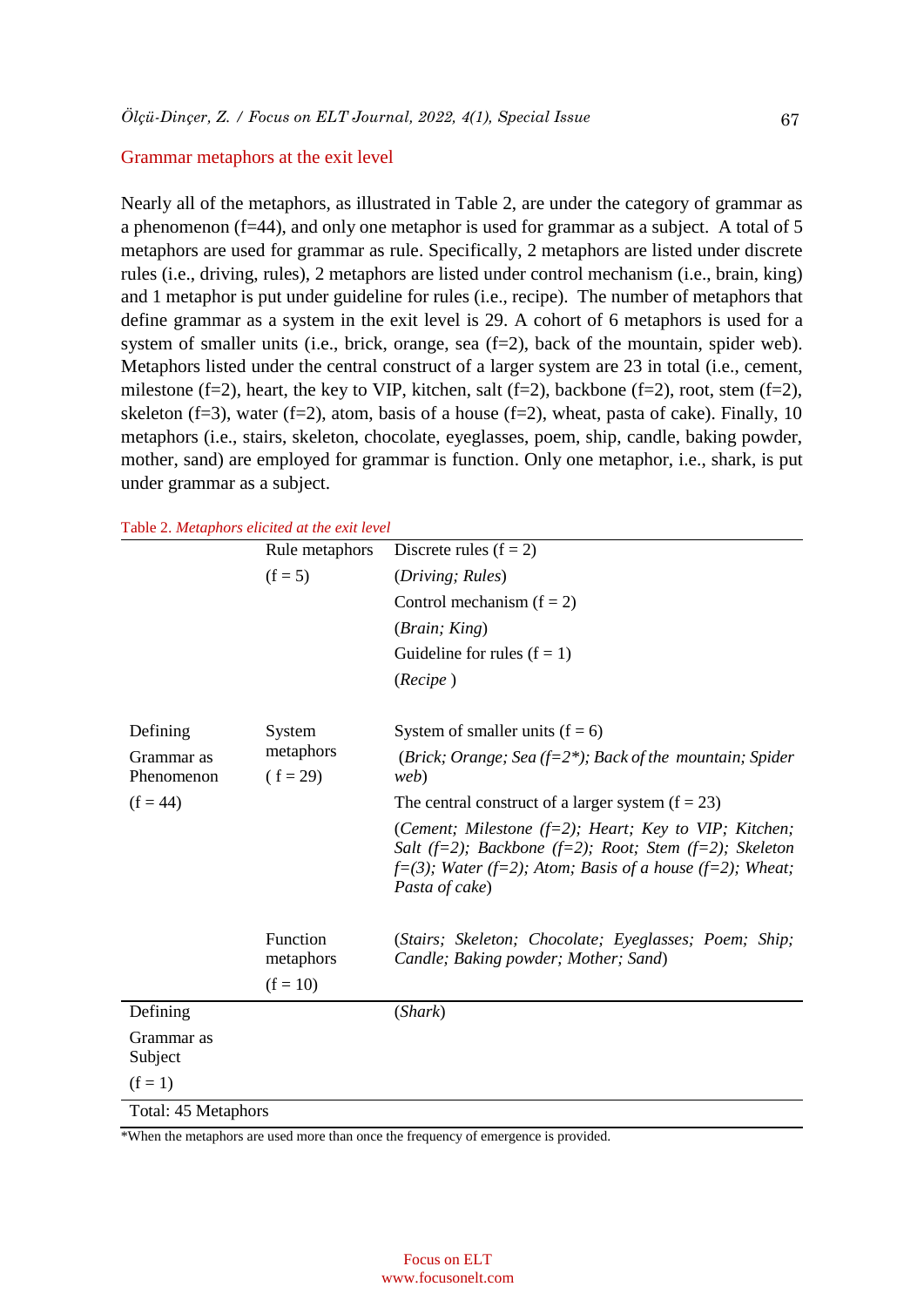#### Comparing metaphors at the entrance and exit levels

In Table 3, the results of the two phases are presented together to provide a comparative outlook. It is observed in both phases that the participants tend to use grammar as phenomenon metaphors (45 in the entrance, 44 at the exit) more than grammar as a subject (2 in the entrance, 1 in the exit). The number of metaphors recorded under rule decreased at the exit level  $(f=5)$  when compared to the entrance level  $(f=18)$ . Considering the subcategories for rule, it is understood that the number of metaphors in all sub-groups decreases distinctively. Specifically, metaphors used for discrete rules are 5 at the entrance level and 2 at the exit level; for control mechanism are 8 at the entrance level and 2 at the exit level; for a guideline for rules are 5 at the entrance level and 1 at the exit level.

On the other hand, in comparison with the entrance level, the number of metaphors listed under system (at the entrance level=20, at the exit level=29) and function (at the entrance level=7, at the exit level= 10) shows an increase at the exit level. Focusing on the subcategories of system, it is seen that the number of metaphors used for system of smaller units is the same both at the entrance level  $(f=6)$  and the exit level  $(f=6)$ . A distinctive increase is recorded for the number of metaphors listed under the central construct of a larger system. In particular, although 14 metaphors are used at the entrance level, this increased to 23 metaphors at the exit level.

|          | <b>Grammar as Phenomenon</b> | <b>Grammar as Subject</b>   |               |                     |
|----------|------------------------------|-----------------------------|---------------|---------------------|
|          | $Rule=18$                    | $System = 20$               | $Function=7$  | School subject= $2$ |
| Entrance | DR $(f=5)$ , CM $(f=8)$ ,    | SSU( $f=6$ ), CC ( $f=14$ ) |               |                     |
|          | $CR$ (f=5)                   |                             |               |                     |
|          | $Rule=5$                     | $System = 29$               | $Function=10$ | School subject= $1$ |
| Exit     | DR $(f=2)$ , CM $(f=2)$ ,    | SSU( $f=6$ ), CC ( $f=23$ ) |               |                     |
|          | $CR$ (f=1)                   |                             |               |                     |

Table 3. *Comparison of metaphors at the entrance and exit level*

Abbreviations: DR: Discrete Rules; CM: Control Mechanism; CR: Guideline for rules, SSU: System of Smaller Units, CC: Central construct of a larger system

#### **Discussion**

The study reveals that the majority of pre-service English teachers suggested metaphors for grammar as a phenomenon in both entrance and exit levels. Grammar is not perceived as a school subject by them. In other words, they seem to have developed meta-awareness about grammar even before they entered the program and their beliefs remained same in years. On the other hand, our findings indicate that their beliefs about the nature of grammar changed over time.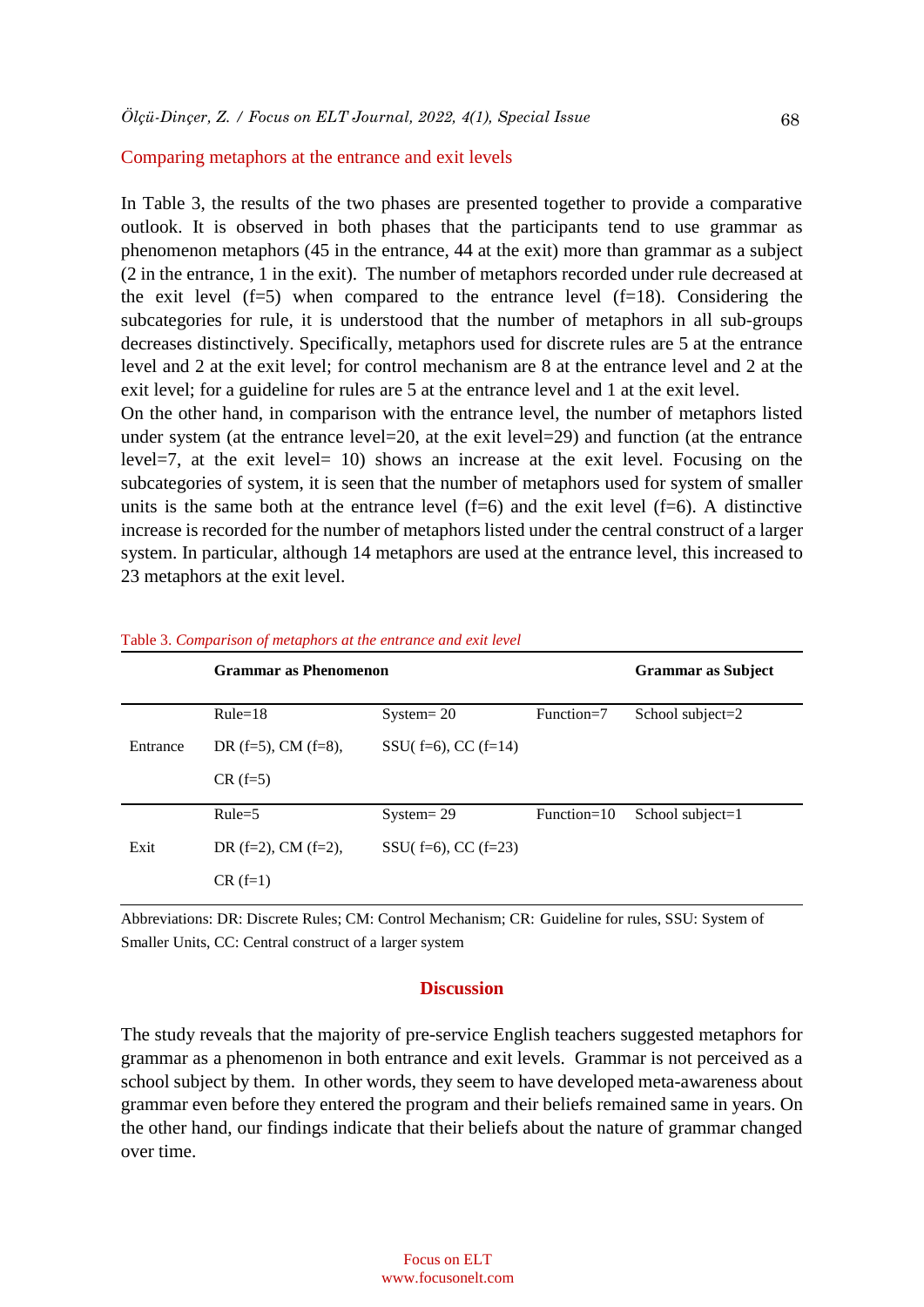First of all, the number of metaphors for rule shows a significant decrease, from 18 to 5 at the exit level. This decrease is observable in every sub-category of this group such that discrete rules from 5 to 2, control mechanism from 8 to 2, and guideline for rules from 5 to 1. In the same vein, the number of metaphors defining grammar as function, a kind of medium for meaning-making, showed a slight increase from 7 to 10. Moreover, grammar as system metaphors also rises from 20 to 29. As stated by Borg (2003), professional coursework affects pre-service teachers' belief systems. These findings indicate that preservice English teachers changed their rule-oriented beliefs with more system-oriented ones. Nevertheless, it should also be considered that majority of the participants define grammar as a central construct of a larger system at the exit level  $(f=23)$  and this is nearly twice as much as the same kind of metaphors recorded at the entrance level  $(f=14)$ . Although they showed a move from grammar as rule to grammar as a system, it is observed that they put grammar at the center of the language system even after four years of teacher education. In addition, functional approaches to grammar are not very common among teacher candidates.

The reason behind the observed belief change can be interpreted as an effect of preservice training. The curriculum of pre-service English teaching departments in Turkey imposes communicative theories and supports the development of a holistic perspective towards language which unites grammar and other skills together within the larger language system. Therefore, it can be claimed that pre-service English teachers' beliefs about grammar at the very beginning resemble the claims of Traditional Grammar. However, during the pre-service education, they reconstruct their beliefs about grammar and begin to hold a more Structuralist and slightly Functionalist understanding of the phenomenon. All in all, the current study substantiates the previous researchers' claims (Farrell, 1999; Yuan & Lee, 2014) in the sense that pre-service education has an impact on prospective teachers' beliefs system.

Another interesting finding of the present research is the frequent emergence of rule and system metaphors at the entrance level. This situation can be explained by what Borg (2003) named schooling. Borg (2003) claims that teachers' beliefs are based upon their early learner experiences. Even though the local educational policies in Turkey promote learning English with communicative practices (MONE, 2018), in reality, as in many other countries, there is a way to reach these aims. Therefore, pre-service English teachers who partook in this study came to the department with preoccupied beliefs about grammar which are based upon the accumulated experiences of grammar teaching and learning practices.

Although quite a few in number, there are three metaphors used under the category of grammar as a subject. These metaphors are listed as long road, love and shark. Considering the suggested explanations by the participants, it is found out that pre-service English teachers are pinpointing the hardship and toughness of grammar as a curricular subject. In this regard, our findings support the previous research reporting teachers' negative beliefs about learning grammar (Andrews, 2003).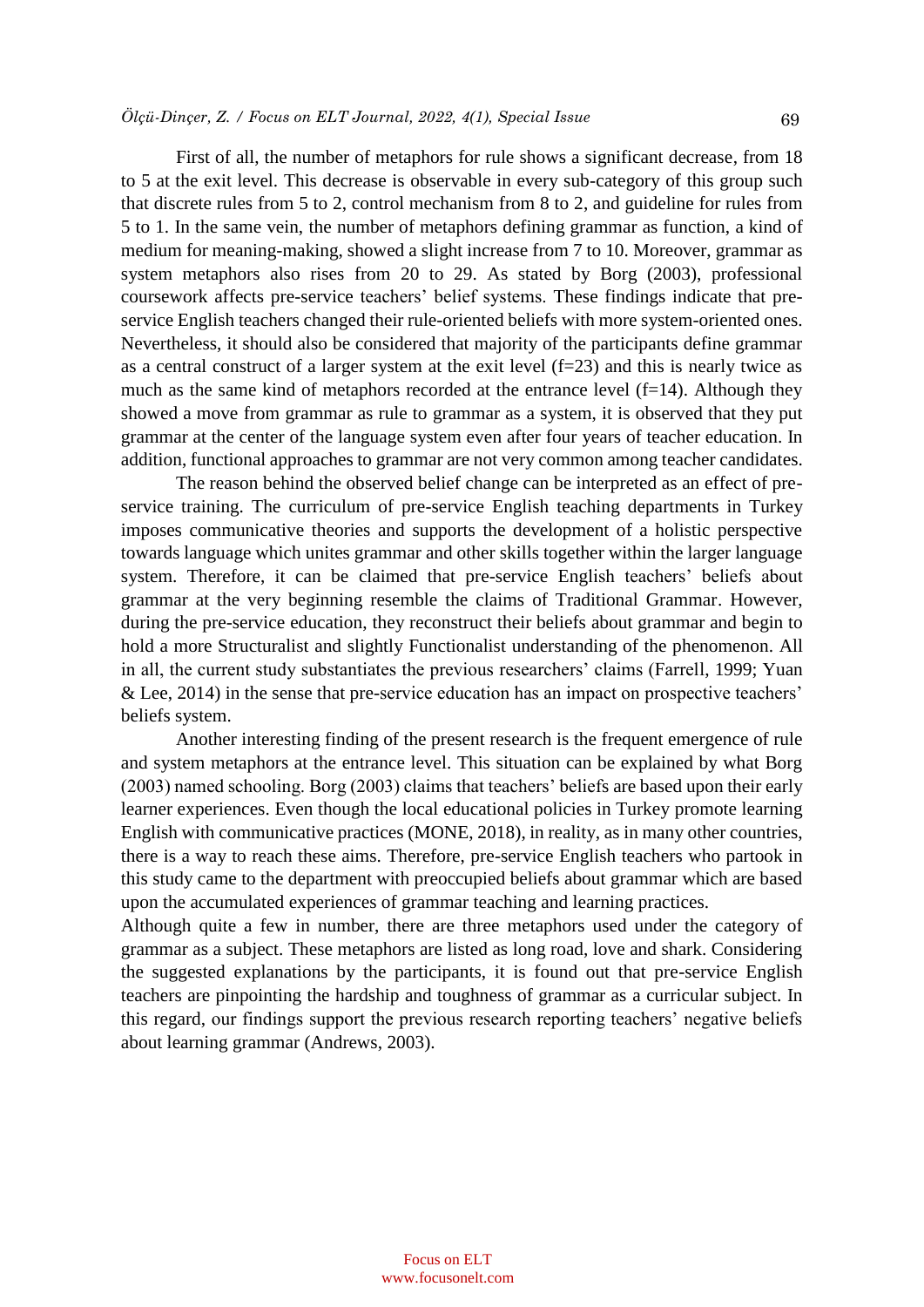#### **Conclusion**

Our findings suggest that pre-service English teachers' beliefs about grammar seem to evolve from rule to system and function with the effects of the pre-service curriculum. This underscores the role of pre-service education on the belief systems of candidate teachers. On the other hand, the effects of pre-service education cannot be ignored as it is observed in the present study that teacher candidates are affected by their learner experiences at the entrance level. Therefore, it can be suggested that when functional approaches to grammar become widely used in K-12 schools, future teachers would come to departments with this background. Put in other words, developments in school practices have the potential to facilitate training qualified English teachers in the departments.

Unearthing pre-service English teachers' beliefs about grammar at the entrance and the exit level, this study evidences that their beliefs are prone to change through pre-service education. Therefore, it can be argued that pre-service teachers' beliefs about grammar can be headed to a functional level utilizing conscious practices, such as reflection (Farrell, 1999). Such kind of a change in pre-service teachers' belief systems, in return, could help them develop better theories and practices of communicative language teaching. Finally, the findings of the present study point out a need for further research investigating the relationship between pre-service teachers' beliefs about grammar and how they interpret communicative language teaching.

## **Disclosure Statement**

No potential conflict of interest was reported by the author. An earlier version of this paper is presented in GLOBELT 2019.

#### **References**

- Andrews, S. (2003). 'Just like instant noodles': L2 teachers and their beliefs about grammar pedagogy. *Teachers and Teaching, 9*(4), 351-375,<https://doi.org/10.1080/1354060032000097253>
- Assahali, H. (2013). "Why is the grammar-translation method still alive in the Arab world? Teachers' beliefs and its implications for EFL teacher education. *Theory and Practice in Language Studies, 3*(4) 589-599. <https://doi.org/10.4304/tpls.3.4.589-599>
- Basturkmen, H. (2012). Review of research into the correspondence between language teachers' stated beliefs and practices. System, 40, 282–295.<https://doi.org/10.1016/j.system.2012.05.001>
- Batstone, R. (1994). *Grammar.* Oxford University Press.
- Borg, M. (2004). The apprenticeship of observation. *ELT Journal, 58*(3), 274-276. <https://doi.org/10.1093/elt/58.3.274>
- Borg, S. (2003). Teacher cognition in language teaching: a review of research on what language teachers think, know, believe, and do. *Language Teaching, 36* (2), 81-109[. https://doi.org/10.1017/S0261444803001903](https://doi.org/10.1017/S0261444803001903)
- Borg, S. (2018). Teachers' beliefs and classroom practices. In P. Garrett & J. Cots (Eds.), *The Routledge handbook of language awareness* (pp. 75-91). Routledge. <https://doi.org/10.4324/9781315676494-5>
- Canale, M., & Swain, M. (1980). Theoretical bases of communicative approaches to second language teaching and testing. Applied Linguistics, 1 (1), 1-46. <https://doi.org/10.1093/applin/1.1.1>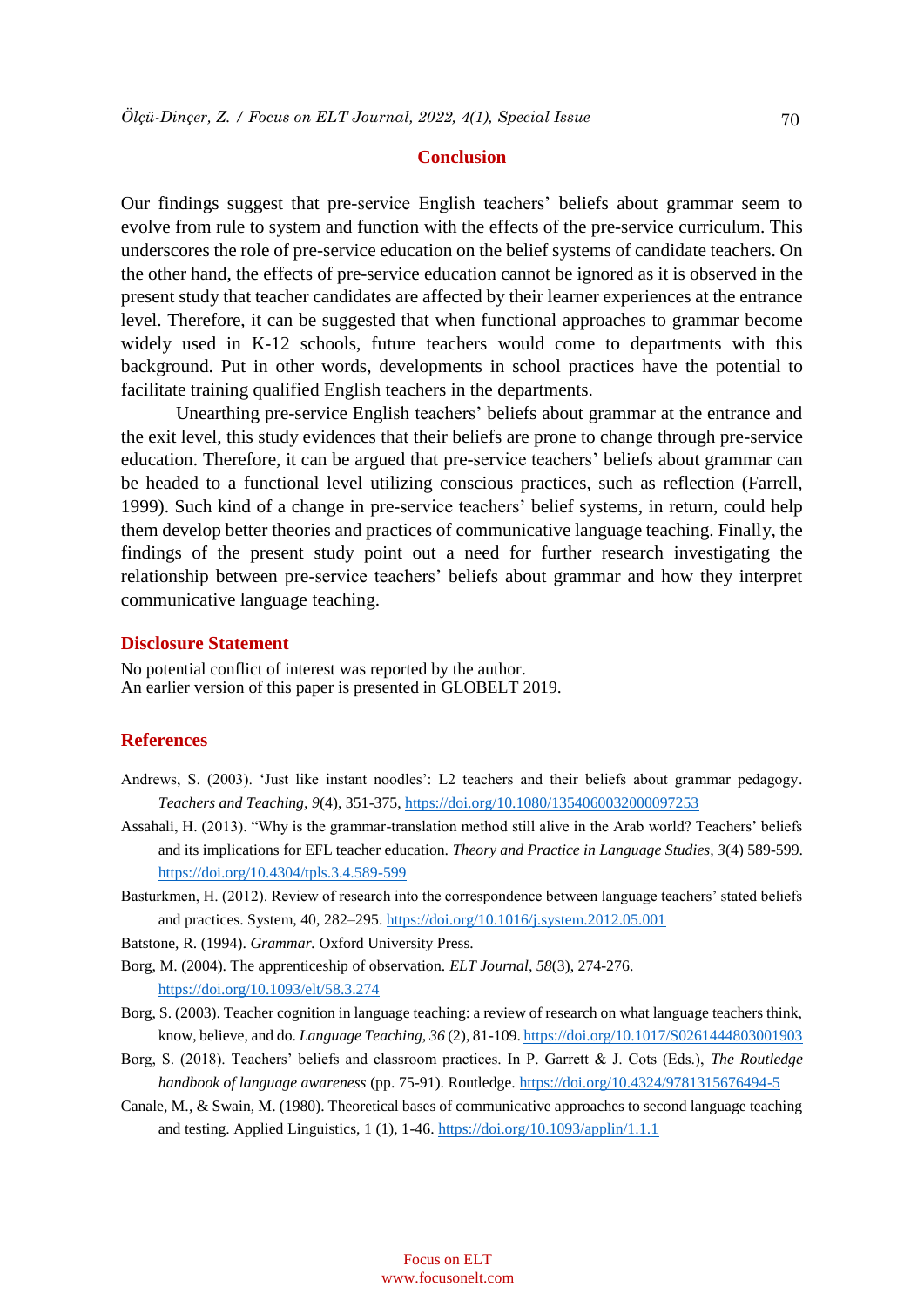- Celce-Murcia, M., & Larsen-Freeman, D. (1999). *The Grammar Book: An ESL/EFL Teacher's Course.* Heinle and Heinle Publishers.
- Council of Europe. (2001). The Common European Framework of Reference for Languages: Learning, teaching and assessment.<https://rm.coe.int/16802fc1bf>
- Değirmenci- Uysal, N., & Yavuz, F. (2015). Pre-service teachers' attitudes towards grammar teaching. *Procedia-Social and Behavioral Sciences, 191*, 1828-1832. <https://doi.org/10.1016/j.sbspro.2015.04.353>
- Dikici, I. Z. (2012). Pre-service English teachers' beliefs towards grammar and its teaching at two Turkish universities. *International Journal of Applied Linguistics & English Literature, 1*(2), 206-218. <https://doi.org/10.7575/ijalel.v.1n.2p.206>
- Erkmen, B. (2012).Ways to Uncover Teachers' Beliefs*. Procedia: Social and Behavioral Sciences. 47*, 141- 146.<https://doi.org/10.1016/j.sbspro.2012.06.628>
- Farrell, T. S., & Lim, P. C. P. (2005). Conceptions of grammar teaching: A case study of teachers' beliefs and classroom practices. *TESL-EJ, 9*(2), 1-13.
- Farrell, T. S. C. (1999). The reflective assignment: Unlocking pre-service English teachers' beliefs on grammar teaching. *RELC Journal, 30*(2), 1-17.<https://doi.org/10.1177/003368829903000201>
- Fromkin, V., & Rodman, R. (1998). *Introduction to Language*. 6th. Edition. Harcourt Brace College Publishers.
- Grammar. (n.d.). In Merriam-Webster.com dictionary[. https://www.merriam-webster.com/dictionary/grammar](https://www.merriam-webster.com/dictionary/grammar)
- Grammar. (n.d.). In Oxford.com dictionary. <https://www.oxfordlearnersdictionaries.com/definition/english/grammar?q=grammar>
- Graus, J., & Coppen, P. A. (2016). Student teacher beliefs on grammar instruction. *Language Teaching Research, 20*(5), 571–599.<https://doi.org/10.1177/1362168815603237>
- Grossman, P. L. (1991). Overcoming the apprenticeship of observation in teacher education coursework. *Teaching and Teacher Education,7*, 345-357[. https://doi.org/10.1016/0742-051X\(91\)90004-9](https://doi.org/10.1016/0742-051X(91)90004-9)
- Halliday, M. A. K., & Matthiessen, M. I. M. (2004*). An introduction to functional grammar*. Hoddera Arnold.
- Hoş, R., & Kekeç, M. (2014). The mismatch between non-native English as a foreign language (EFL) teachers' grammar beliefs and classroom practices. *Journal of Language Teaching and Research, 5*(1), 80-87. <https://doi.org/10.4304/jltr.5.1.80-87>
- Hymes, D. H. (1972). "On communicative competence" In: J.B. Pride and J. Holmes (eds) *Sociolinguistics. Selected Readings*. Penguin, pp. 269-293. (Part 2)
- Johnson, K. E. (1994). The emerging beliefs and instructional practices of Preservice English as a second language teachers. *Teaching and Teacher Education, 10*(4), 439-52. [https://doi.org/10.1016/0742-](https://doi.org/10.1016/0742-051X(94)90024-8) [051X\(94\)90024-8](https://doi.org/10.1016/0742-051X(94)90024-8)
- Kaçar, I. G., & Zengin, B. (2013). Perceptions of pre-service teachers of English towards grammar teaching in the Turkish context. *The Journal of Language and Linguistic Studies, 9*(1), 50-80.
- Lakoff, G., & Johnson, M. (1980). *Metaphors we live by*. University of Chicago Press.
- Lortie, D. (1975). *School teacher: a sociological study*. University of Chicago Press.
- Miles, M. B., & Huberman, A. M. (1994). *Qualitative data analysis: An expanded sourcebook*. Sage.
- MONE. (2018). İngilizce Dersi Öğretim Programı (English Teaching Curriculum).Ankara. Retrived from: https://mufredat.meb.gov.tr/Dosyalar
- Moodie, I. (2016). The anti-apprenticeship of observation: how negative prior language learning experience influences English language teachers' beliefs and practices. *System, 60*, 29-41. <https://doi.org/10.1016/j.system.2016.05.011>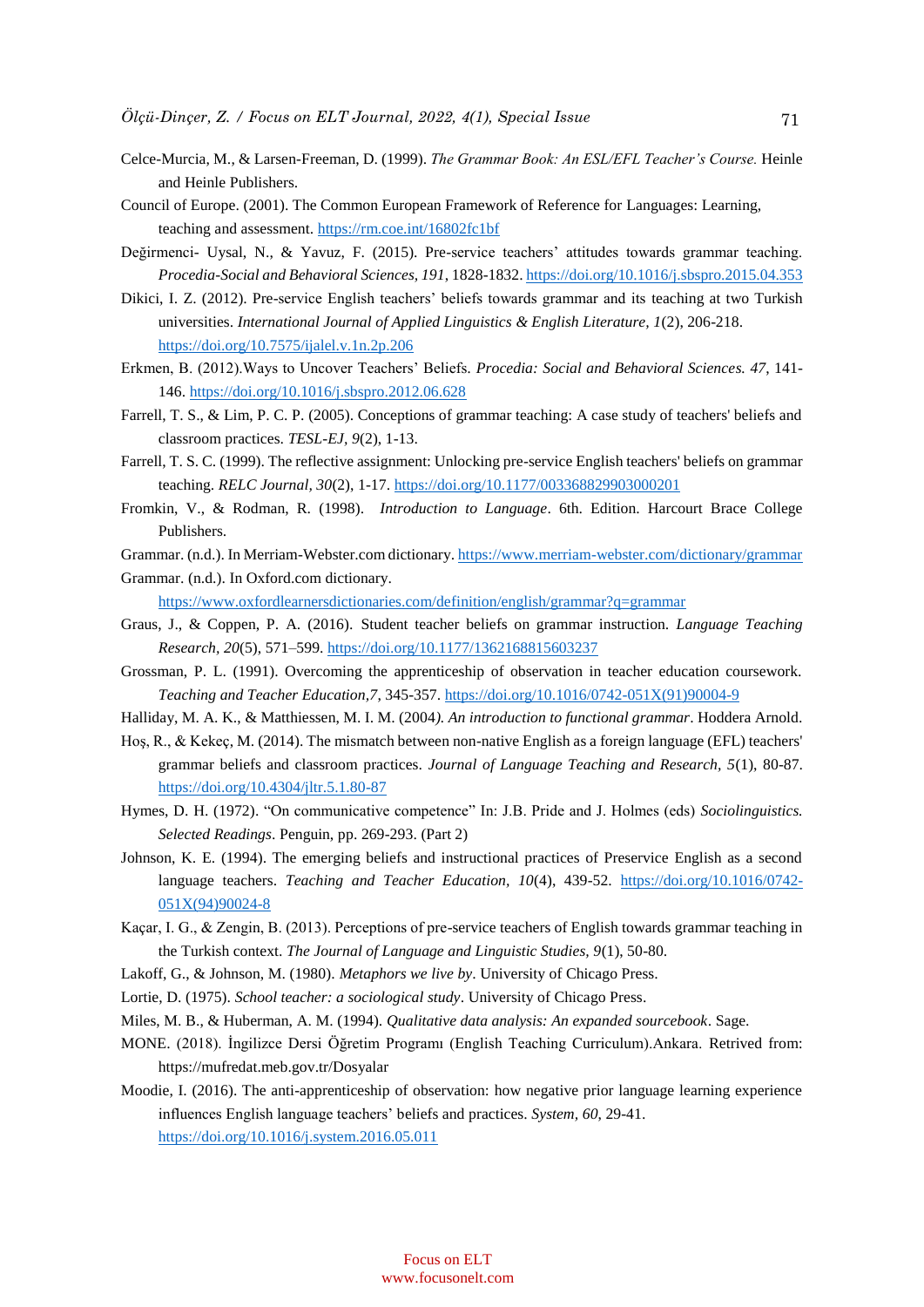- Murniati, C., & Riyandari, A. (2016). The implication of pre-service teachers' belief about grammar teaching and learning for English language policy in Indonesia. *Celt: A Journal of Culture, English Language Teaching & Literature. 16*(1), 133-144. <https://doi.org/10.24167/celt.v16i1.566>
- Nishimuro, M., & Borg, S. (2013). Teacher Cognition and Grammar Teaching in a Japanese High School. *JALT Journal, 35*(1), 29-50[. https://doi.org/10.37546/JALTJJ35.1-2](https://doi.org/10.37546/JALTJJ35.1-2)
- Nunan, D. (2003). The Impact of English as a Global Language on Educational Policies and Practices in the Asia-Pacific Region. *TESOL Quarterly, 37*(4), 589–613.<https://doi.org/10.2307/3588214>
- Phipps, S., & Borg, S. (2009). Exploring tensions between teachers' grammar teaching beliefs and practices. *System, 37*(3), 380–390[. https://doi.org/10.1016/j.system.2009.03.002](https://doi.org/10.1016/j.system.2009.03.002)
- Richardson, V. (1996). The role of attitudes and beliefs in learning to teach. In J. Sikula (Ed.), *Handbook of research on teacher education* (pp. 102–119). Macmillan.
- Saban, A. (2006). Functions of Metaphor in Teaching and Teacher Education: A review essay. *Teaching Education, 17*(4), 299–315.<https://doi.org/10.1080/10476210601017386>
- Sato, M., & Oyanedel, J. C. (2019). "I think that is a better way to teach but…": EFL teachers' conflicting beliefs about grammar teaching. *System, 84*, 110–122.<https://doi.org/10.1016/j.system.2019.06.005>
- Seferoğlu, G., Korkmazgil, S., & Ölçü, Z. (2009). "Gaining insights into teachers' ways of thinking via metaphors", *Educational Studies, 35*(3), 323-335[, https://doi.org/10.1080/03055690802648135](https://doi.org/10.1080/03055690802648135)
- TEPAV. (2013). Turkey National Needs Assessment of State School English Language Teaching. [https://www.britishcouncil.org.tr/sites/default/files/turkey\\_national\\_needs\\_assessment\\_of\\_state\\_school](https://www.britishcouncil.org.tr/sites/default/files/turkey_national_needs_assessment_of_state_school_english_language_teaching.pdf) [\\_english\\_language\\_teaching.pdf](https://www.britishcouncil.org.tr/sites/default/files/turkey_national_needs_assessment_of_state_school_english_language_teaching.pdf)
- Toprak, T. E. (2019). "Teaching grammar is not my main responsibility": Exploring EFL teachers' beliefs about grammar teaching. *International Online Journal of Education and Teaching (IOJET), 6*(1), 205- 221.<http://www.iojet.org/index.php/IOJET/article/view/398>
- Underwood, P. R. (2012). Teacher beliefs and intentions regarding the instruction of English grammar under national curriculum reforms: A theory of planned behaviour perspective. *Teaching and Teacher Education, 28*(6), 911-925.<https://doi.org/10.1016/j.tate.2012.04.004>
- Underwood, P. R. (2017). Challenges and change: integrating grammar teaching with communicative work in senior high school EFL classes. *Sage Open*, 7(3), 1-15[. https://doi.org/10.1177/2158244017722185](https://doi.org/10.1177/2158244017722185)
- Uysal, H. H., & Bardakçı, M. (2014). Teacher beliefs and practices of grammar teaching: Focusing on meaning, form, or formS?, *South African Journal of Education, 34*, 1-18. <https://doi.org/10.15700/201412120943>
- Watson, A. (2015). The problem of grammar teaching: a case study of the relationship between a teacher's beliefs and pedagogical practice. Language and Education, 29(4), 332-346. <https://doi.org/10.1080/09500782.2015.1016955>
- Yob, I. M. (2003). Thinking constructively with metaphors. *Studies in Philosophy and Education, 22*, 127– 138. <https://doi.org/10.1023/A:1022289113443>
- Yuan, R., & Lee, I. (2014). Pre-service teachers' changing beliefs in the teaching practicum: Three cases in an EFL context. *System, 44*, 1–1[. https://doi.org/10.1016/j.system.2014.02.002](https://doi.org/10.1016/j.system.2014.02.002)

#### **Appendix: Sample metaphors and annotated keywords**

home of a family (has rules and is essential for the family)

basis of a house (essential for the house, it makes the building durable)